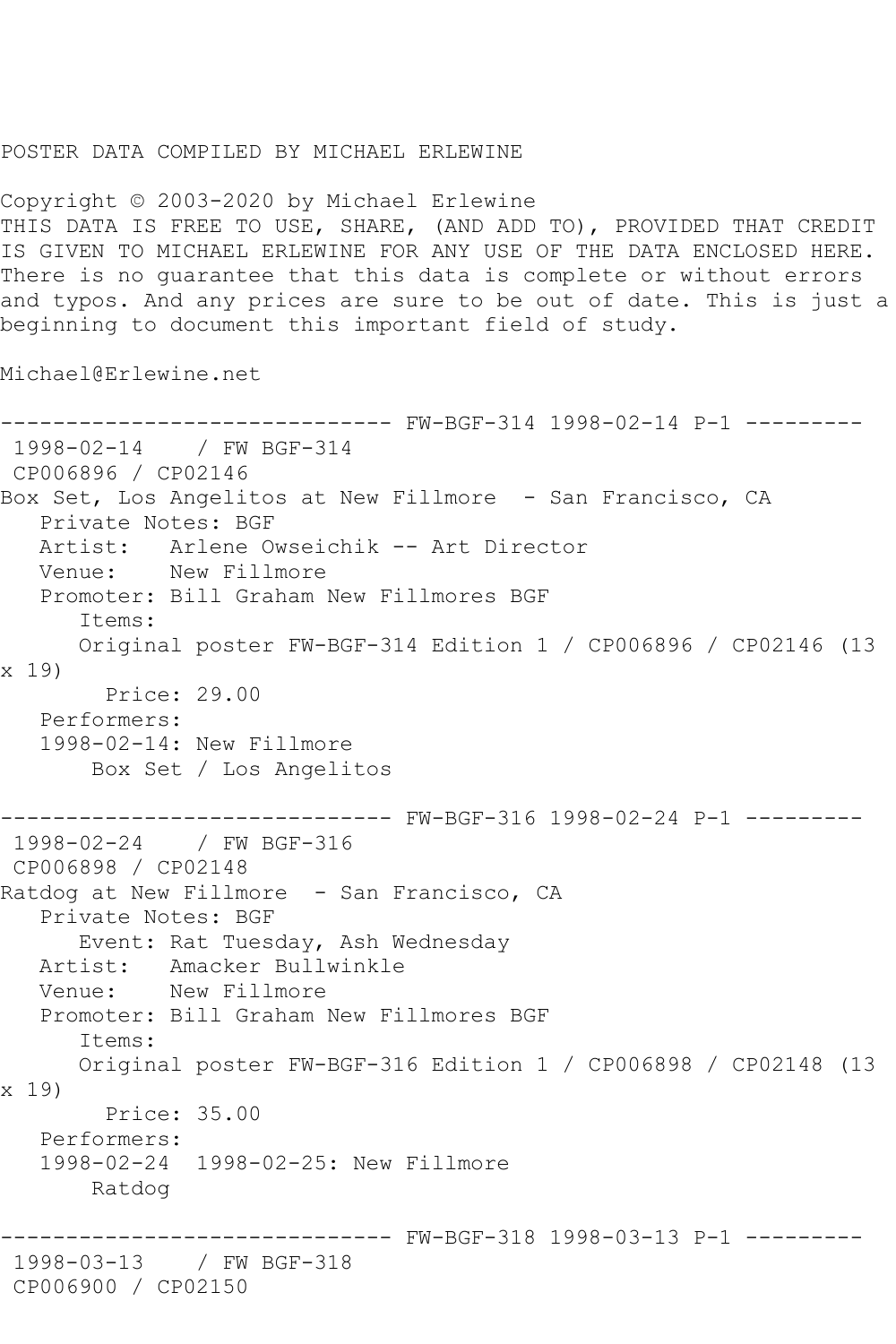String Cheese Incident, Keller Williams at New Fillmore - San Francisco, CA Private Notes: BGF Artist: Carolyn Ferris<br>Venue: New Fillmore New Fillmore Promoter: Bill Graham New Fillmores BGF Items: Original poster FW-BGF-318 Edition 1 / CP006900 / CP02150 (13 x 19) Price: 35.00 Performers: 1998-03-13 1998-03-14: New Fillmore String Cheese Incident / Keller Williams ------------------------------ FW-BGF-321 1998-03-26 P-1 --------- 1998-03-26 / FW BGF-321 CP006903 / CP02153 Phil Lesh at New Fillmore - San Francisco, CA Private Notes: BGF Benefit: Unbroken Chain Foundatoin Artist: Dave Fremont Venue: New Fillmore Promoter: Bill Graham New Fillmores BGF Items: Original poster FW-BGF-321 Edition 1 / CP006903 / CP02153 (13 x 19) Price: 46.00 Performers: 1998-03-26: New Fillmore Phil Lesh ------------------------------ FW-BGF-327 1998-05-08 P-1 --------- 1998-05-08 / FW BGF-327 CP006890 / CP02140 Funky Meters, Resin at New Fillmore - San Francisco, CA Private Notes: BGF Artist: Carolyn Ferris Venue: New Fillmore Promoter: Bill Graham New Fillmores BGF Items: Original poster FW-BGF-327 Edition 1 / CP006890 / CP02140 (13 x 19) Price: 29.00 Performers: 1998-05-08 1998-05-09: New Fillmore Funky Meters / Resin / Will Bernard 4-Tet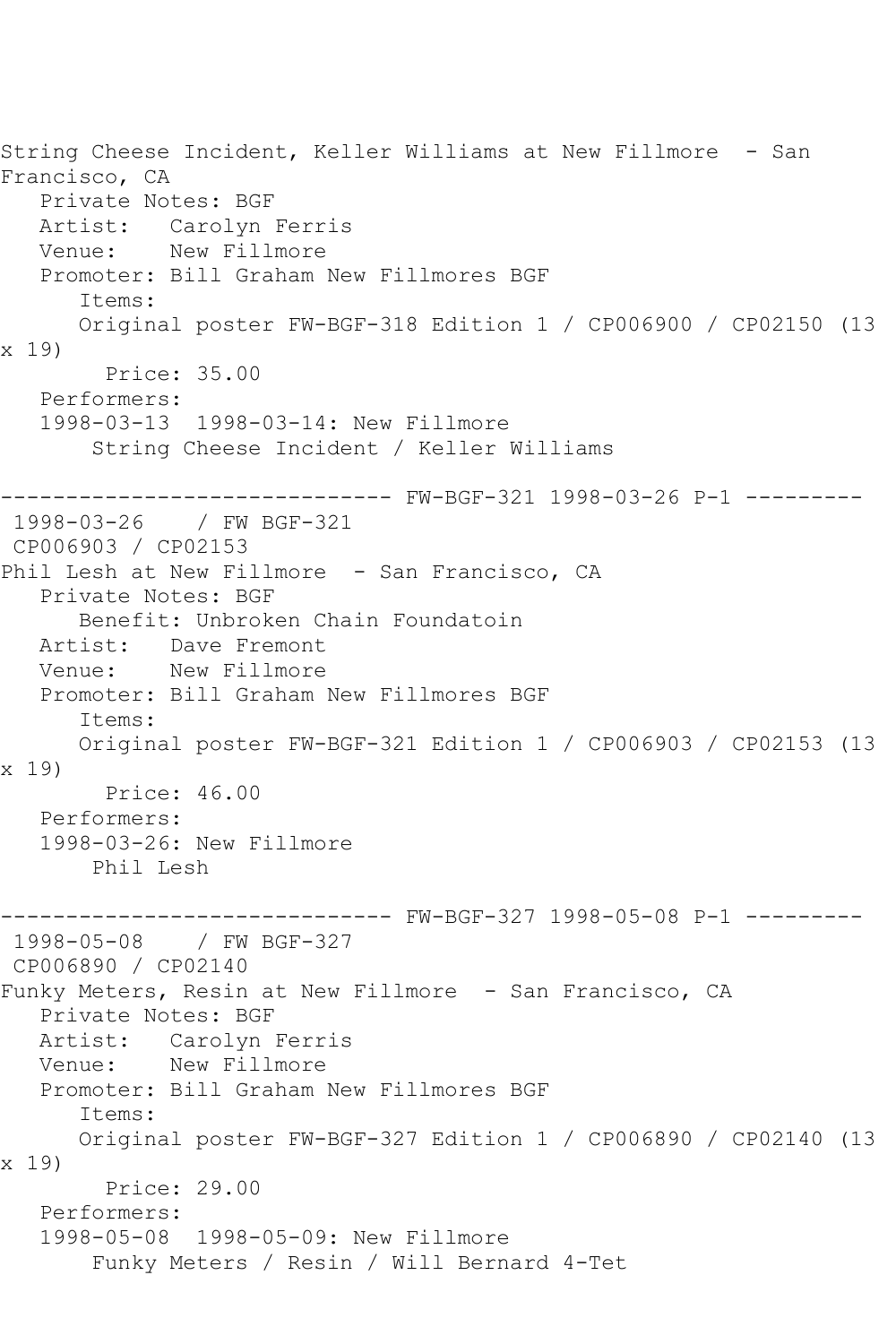------------------------------ FW-BGF-338 1998-08-14 P-1 --------- 1998-08-14 / FW BGF-338 CP005654 / CP00903 Patti Smith at New Fillmore - San Francisco, CA Notes: 4-color offset, printed by Great Impressions, published by BGP Private Notes: BGF Artist: Gary Grimshaw Venue: New Fillmore Promoter: Bill Graham New Fillmores BGF Items: Original poster FW-BGF-338 Edition 1 / CP005654 / CP00903 (13 x 19) Price: 50.00 Performers: 1998-08-14 1998-08-15: New Fillmore Patti Smith ------------------------------ FW-BGF-340 1998-09-12 P-1 --------- 1998-09-12 / FW BGF-340 CP006484 / CP01734 George Clinton, P-Funk Allstars at New Fillmore - San Francisco, CA Private Notes: BGF Artist: Dusty Cox Venue: New Fillmore Promoter: Bill Graham New Fillmores BGF Items: Original poster FW-BGF-340 Edition 1 / CP006484 / CP01734 (13 x 19) Price: 35.00 Performers: 1998-09-12 1998-09-13: New Fillmore George Clinton / P-Funk Allstars ------------------------------ FW-BGF-343 1998-10-09 P-1 --------- 1998-10-09 / FW BGF-343 CP006480 / CP01730 Tower of Power, Average White Band at New Fillmore - San Francisco, CA Private Notes: BGF Artist: Chris Shaw Venue: New Fillmore Promoter: Bill Graham New Fillmores BGF Items: Original poster FW-BGF-343 Edition 1 / CP006480 / CP01730 (13 x 19) Price: 41.00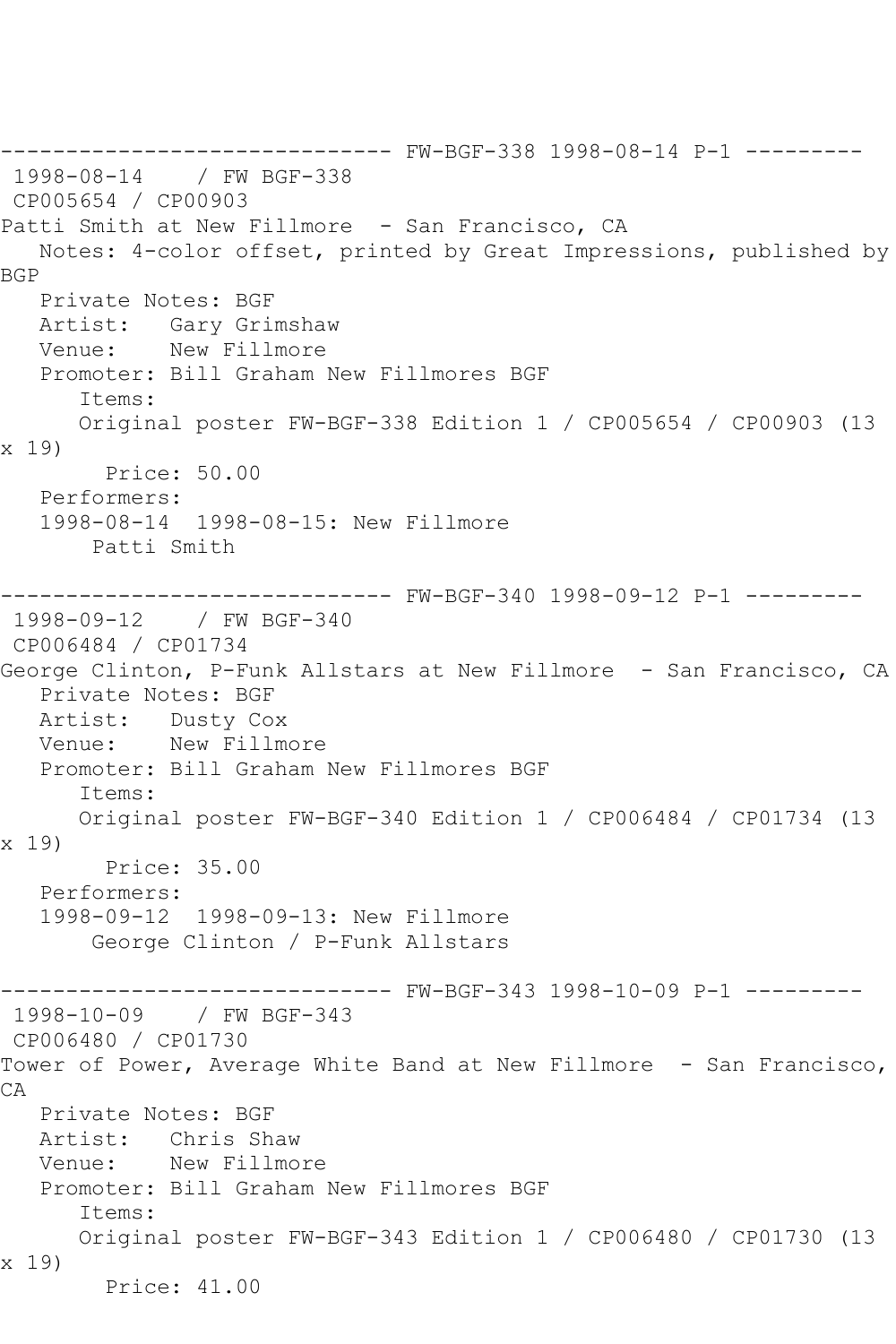```
 Performers:
   1998-10-09 1998-10-10: New Fillmore
       Tower of Power / Average White Band
------------------------------ FW-BGF-347 1998-11-04 P-1 ---------
1998-11-04 / FW BGF-347
CP006661 / CP01911
Son Volt, Andrew Duplantis at New Fillmore - San Francisco, CA
   Private Notes: BGF
   Artist: Michelle Casciolo
   Venue: New Fillmore
   Promoter: Bill Graham New Fillmores BGF
       Items:
      Original poster FW-BGF-347 Edition 1 / CP006661 / CP01911 (13 
x 19)
        Price: 41.00
   Performers:
   1998-11-04: New Fillmore
       Son Volt / Andrew Duplantis
------------------------------ FW-BGF-348 1998-11-12 P-1 ---------
1998-11-12 / FW BGF-348
CP006659 / CP01909
Galactic, Robert Walter's 20th Congress at New Fillmore - San 
Francisco, CA
   Private Notes: BGF
   Artist: Extra Maat
   Venue: New Fillmore
   Promoter: Bill Graham New Fillmores BGF
      Items:
      Original poster FW-BGF-348 Edition 1 / CP006659 / CP01909 (13 
x 19)
        Price: 29.00
   Performers:
   1998-11-12: New Fillmore
       Galactic / Robert Walter's 20th Congress
          ------------------------------ FW-BGF-349 1998-11-13 P-1 ---------
1998-11-13 / FW BGF-349
CP006658 / CP01908
John Lee Hooker, Charlie Musselwhite at New Fillmore - San 
Francisco, CA
   Private Notes: BGF
   Artist: Rex Ray
   Venue: New Fillmore
   Promoter: Bill Graham New Fillmores BGF
       Items:
```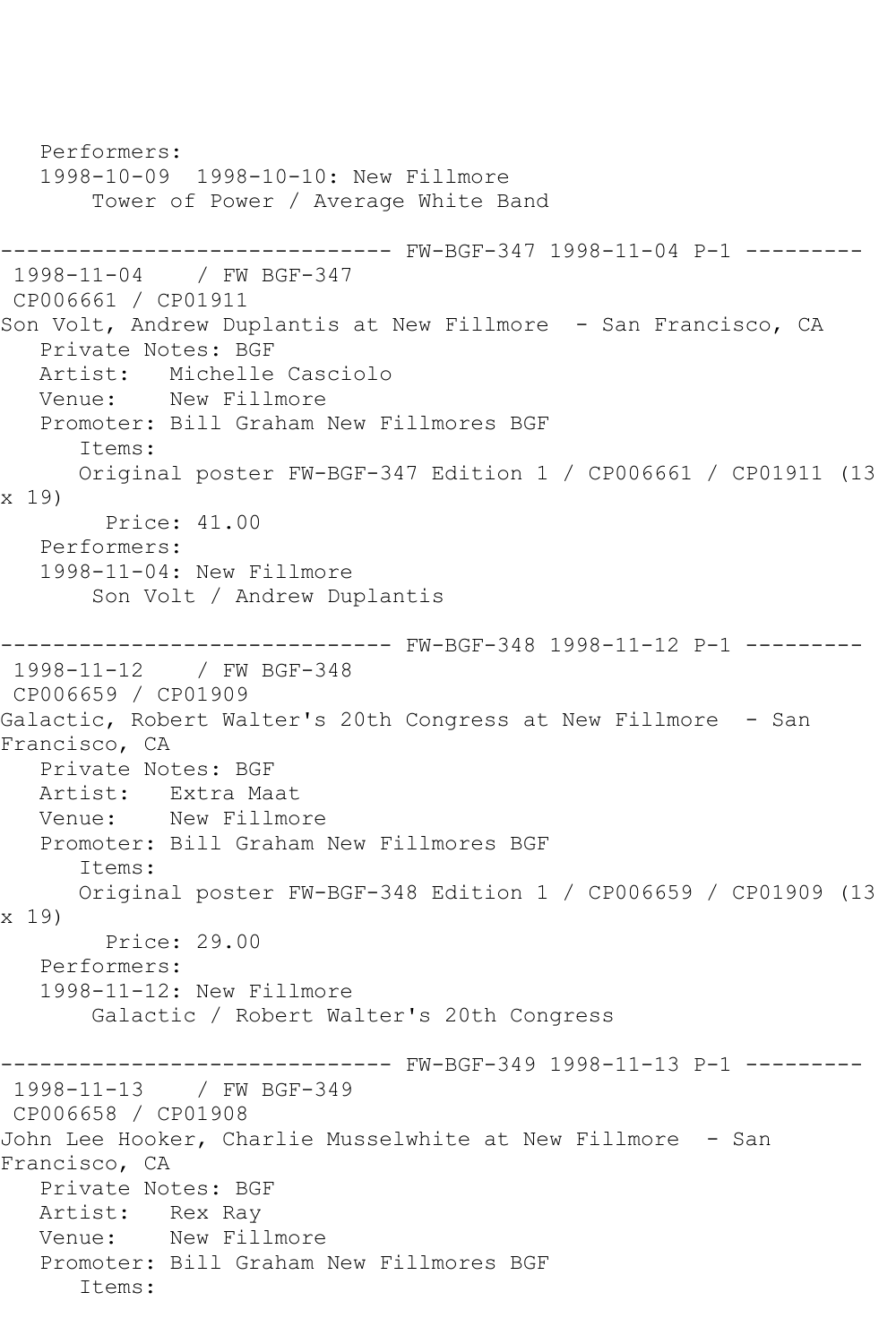Original poster FW-BGF-349 Edition 1 / CP006658 / CP01908 (13 x 19) Price: 41.00 Performers: 1998-11-13 1998-11-14: New Fillmore John Lee Hooker / Charlie Musselwhite / Zakiya Hooker and Bluz 40 ------------------------------ FW-BGF-350 1998-11-20 P-1 --------- 1998-11-20 / FW BGF-350 CP006657 / CP01907 Gov't Mule, Oakley Krieger Band at New Fillmore - San Francisco, CA Private Notes: BGF Artist: Kent Myers Venue: New Fillmore Promoter: Bill Graham New Fillmores BGF Items: Original poster FW-BGF-350 Edition 1 / CP006657 / CP01907 (13 x 19) Price: 41.00 Performers: 1998-11-20: New Fillmore Gov't Mule / Oakley Krieger Band ------------------------------ FW-BGF-351 1998-11-28 P-1 --------- 1998-11-28 / FW BGF-351 CP006656 / CP01906 Leftover Salmon at New Fillmore - San Francisco, CA Private Notes: BGF Artist: Rex Ray Venue: New Fillmore Promoter: Bill Graham New Fillmores BGF Items: Original poster FW-BGF-351 Edition 1 / CP006656 / CP01906 (13 x 19) Price: 41.00 Performers: 1998-11-28: New Fillmore Leftover Salmon ------------------------------ FW-BGF-352 1998-12-01 P-1 --------- 1998-12-01 / FW BGF-352 CP006655 / CP01905 Goo Goo Dolls, Buffalo Tom at New Fillmore - San Francisco, CA Private Notes: BGF Artist: Chuck Sperry Venue: New Fillmore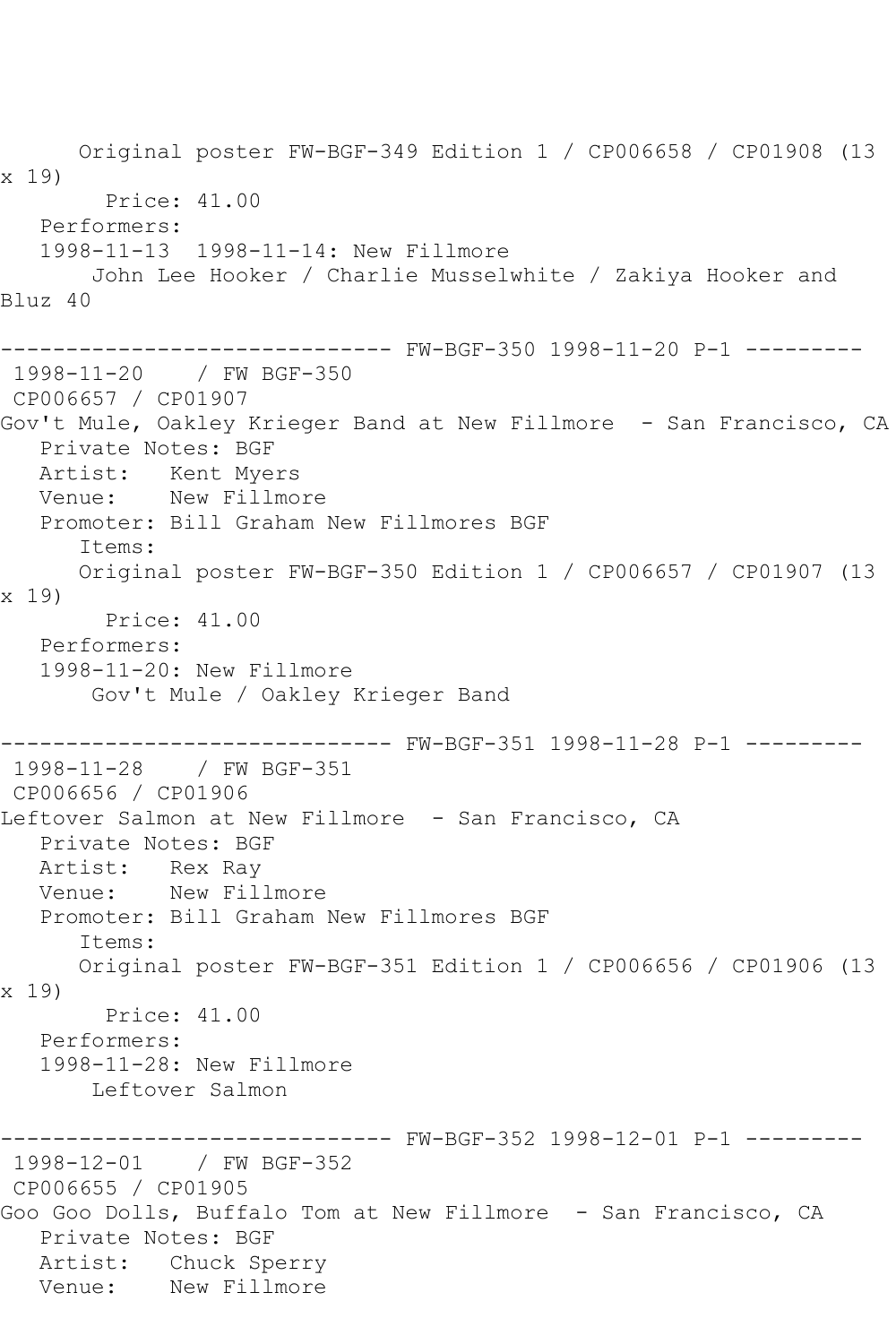Promoter: Bill Graham New Fillmores BGF Items: Original poster FW-BGF-352 Edition 1 / CP006655 / CP01905 (13 x 19) Price: 41.00 Performers: 1998-12-01: New Fillmore Goo Goo Dolls / Buffalo Tom ------------------------------ FW-BGF-355 1998-12-11 P-1 --------- 1998-12-11 / FW BGF-355 CP006652 / CP01902 Big Head Todd and the Monsters, Ben Days at New Fillmore - San Francisco, CA Private Notes: BGF Artist: Lisa Eng Venue: New Fillmore Promoter: Bill Graham New Fillmores BGF Items: Original poster FW-BGF-355 Edition 1 / CP006652 / CP01902 (13 x 19) Price: 35.00 Performers: 1998-12-11: New Fillmore Big Head Todd and the Monsters / Ben Days ------------------------------ FW-BGF-357 1998-12-31 P-1 --------- 1998-12-31 / FW BGF-357 CP006667 / CP01917 Wilco, Mother Hips at New Fillmore - San Francisco, CA Private Notes: BGF Artist: Jay Blakesberg Venue: New Fillmore Promoter: Bill Graham New Fillmores BGF Items: Original poster FW-BGF-357 Edition 1 / CP006667 / CP01917 (13 x 19) Price: 41.00 Performers: 1998-12-31: New Fillmore Wilco / Mother Hips ------------------------------ FW-BGF-359 1999-02-14 P-1 --------- 1999-02-14 / FW BGF-359 CP006669 / CP01919 Squeeze, Big Rude Jake at New Fillmore - San Francisco, CA Private Notes: BGF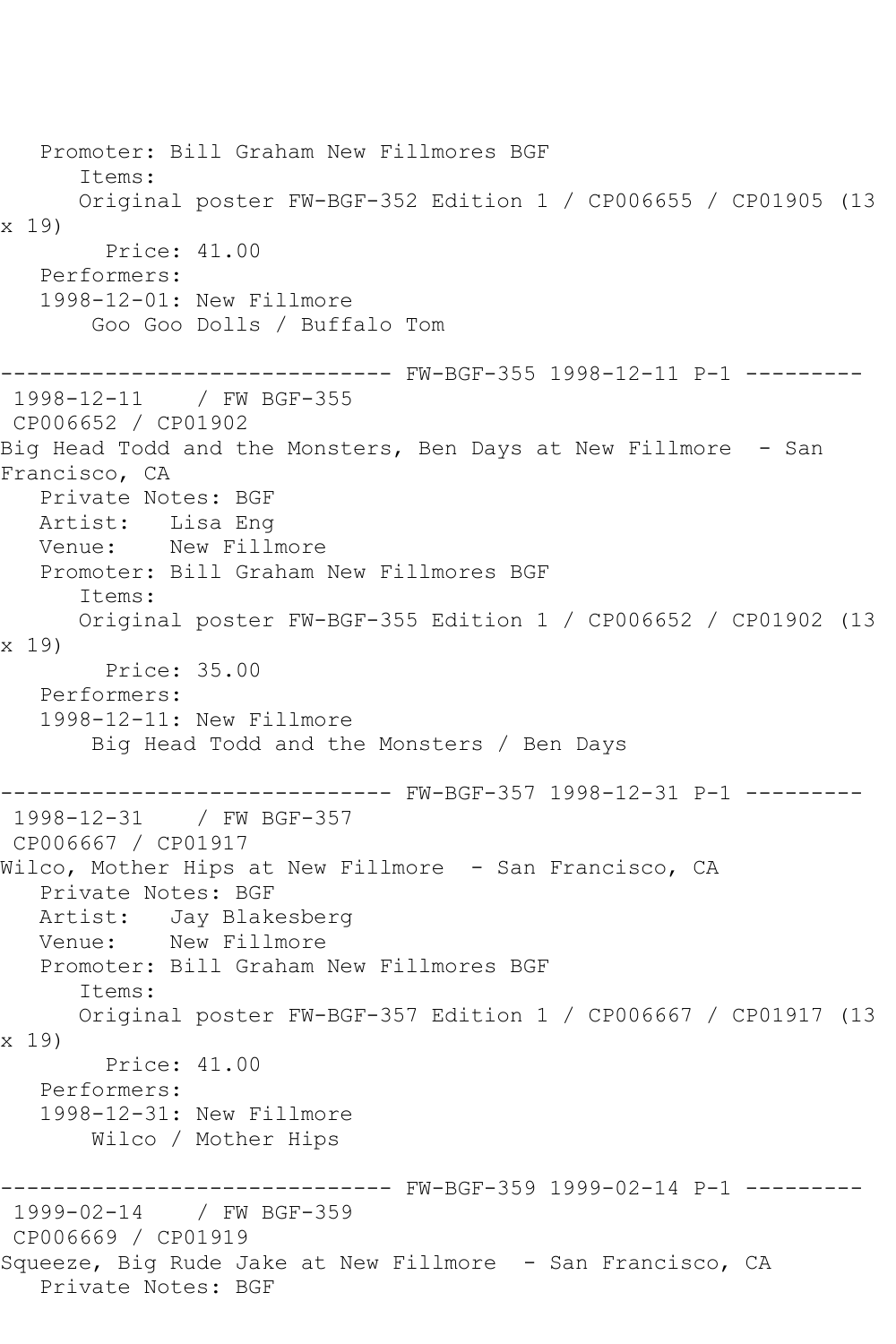Artist: Brian Biggs Venue: New Fillmore Promoter: Bill Graham New Fillmores BGF Items: Original poster FW-BGF-359 Edition 1 / CP006669 / CP01919 (13 x 19) Price: 29.00 Performers: 1999-02-14: New Fillmore Squeeze / Big Rude Jake ------------------------------ FW-BGF-361 1999-02-20 P-1 --------- 1999-02-20 / FW BGF-361 CP006671 / CP01921 Cardigans, Kent at New Fillmore - San Francisco, CA Private Notes: BGF Artist: Lisa Eng Venue: New Fillmore Promoter: Bill Graham New Fillmores BGF Items: Original poster FW-BGF-361 Edition 1 / CP006671 / CP01921 (13 x 19) Price: 53.00 Performers: 1999-02-20: New Fillmore Cardigans / Kent ------------------------------ FW-BGF-362 1999-02-26 P-1 --------- 1999-02-26 / FW BGF-362 CP005537 / CP00786 KVHW at New Fillmore - San Francisco, CA Private Notes: BGF Artist: Harry Rossit<br>Venue: New Fillmore New Fillmore Promoter: Bill Graham New Fillmores BGF Items: Original poster FW-BGF-362 Edition 1 / CP005537 / CP00786 (13 x 19) Price: 53.00 Performers: 1999-02-26: New Fillmore KVHW ------------------------------ FW-BGF-363 1999-02-27 P-1 --------- 1999-02-27 / FW BGF-363 CP006672 / CP01922 Moe at New Fillmore - San Francisco, CA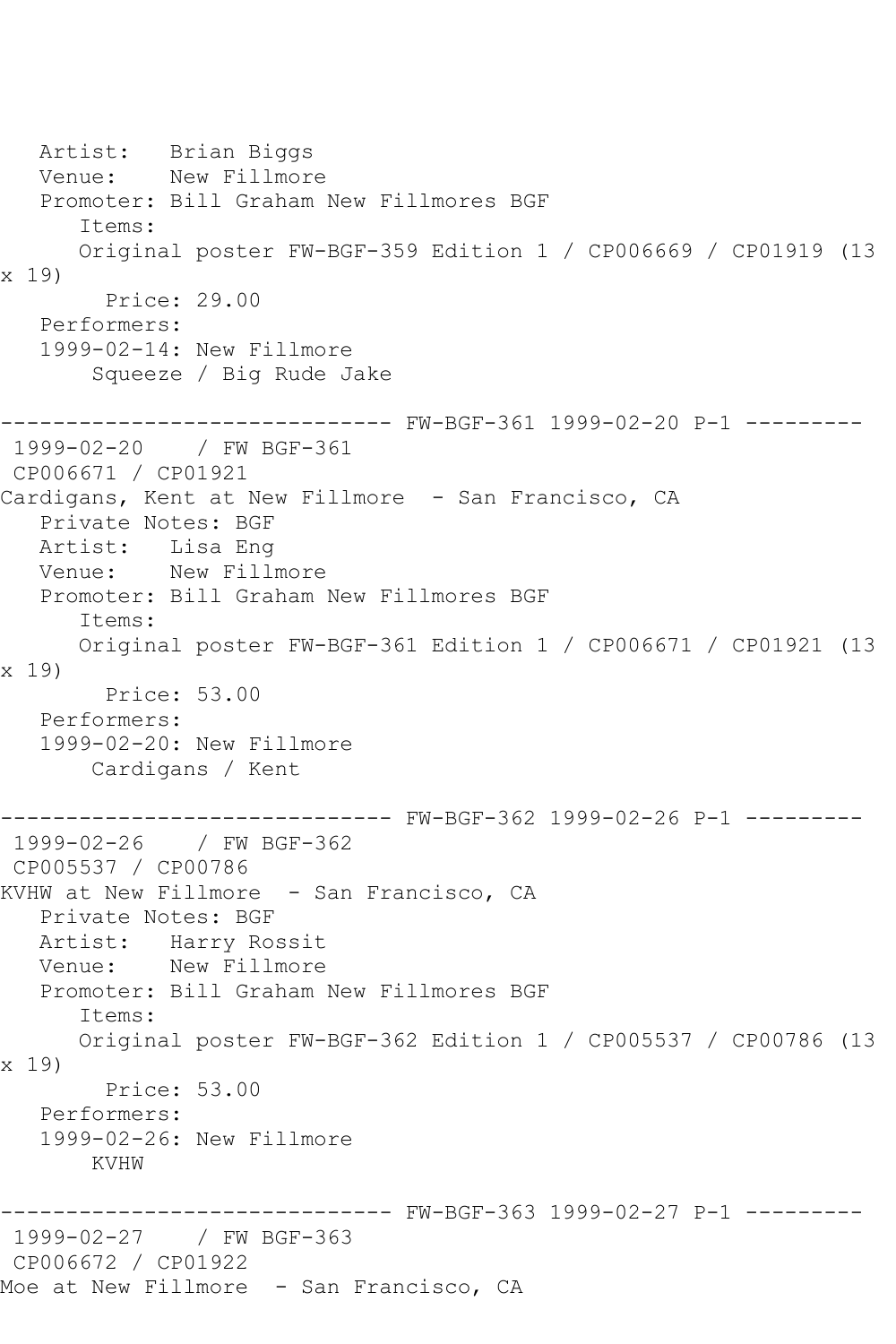Private Notes: BGF Artist: Carolyn Ferris Venue: New Fillmore Promoter: Bill Graham New Fillmores BGF Items: Original poster FW-BGF-363 Edition 1 / CP006672 / CP01922 (13 x 19) Price: 41.00 Performers: 1999-02-27: New Fillmore Moe ------------------------------ FW-BGF-365 1999-03-04 P-1 --------- 1999-03-04 / FW BGF-365 CP005694 / CP00943 Lucinda Williams, Patty Griffin at New Fillmore - San Francisco, CA Private Notes: BGF Artist: Tracie Krause<br>Venue: New Fillmore New Fillmore Promoter: Bill Graham New Fillmores BGF Items: Original poster FW-BGF-365 Edition 1 / CP005694 / CP00943 (12 x 19) Price: 29.00 Performers: 1999-03-04 1999-03-05: New Fillmore Lucinda Williams / Patty Griffin ----------- FW-BGF-366 1999-03-06 P-1 ---------1999-03-06 / FW BGF-366 CP005693 / CP00942 Tomm Castro, Steve Lucky at New Fillmore - San Francisco, CA Private Notes: BGF Artist: Joel Elrod Venue: New Fillmore Promoter: Bill Graham New Fillmores BGF Items: Original poster FW-BGF-366 Edition 1 / CP005693 / CP00942 (13 x 19) Price: 41.00 Performers: 1999-03-06: New Fillmore Tomm Castro / Steve Lucky / Sy Klopps Blues Band ------------------------------ FW-BGF-367 1999-03-07 P-1 --------- 1999-03-07 / FW BGF-367 CP005692 / CP00941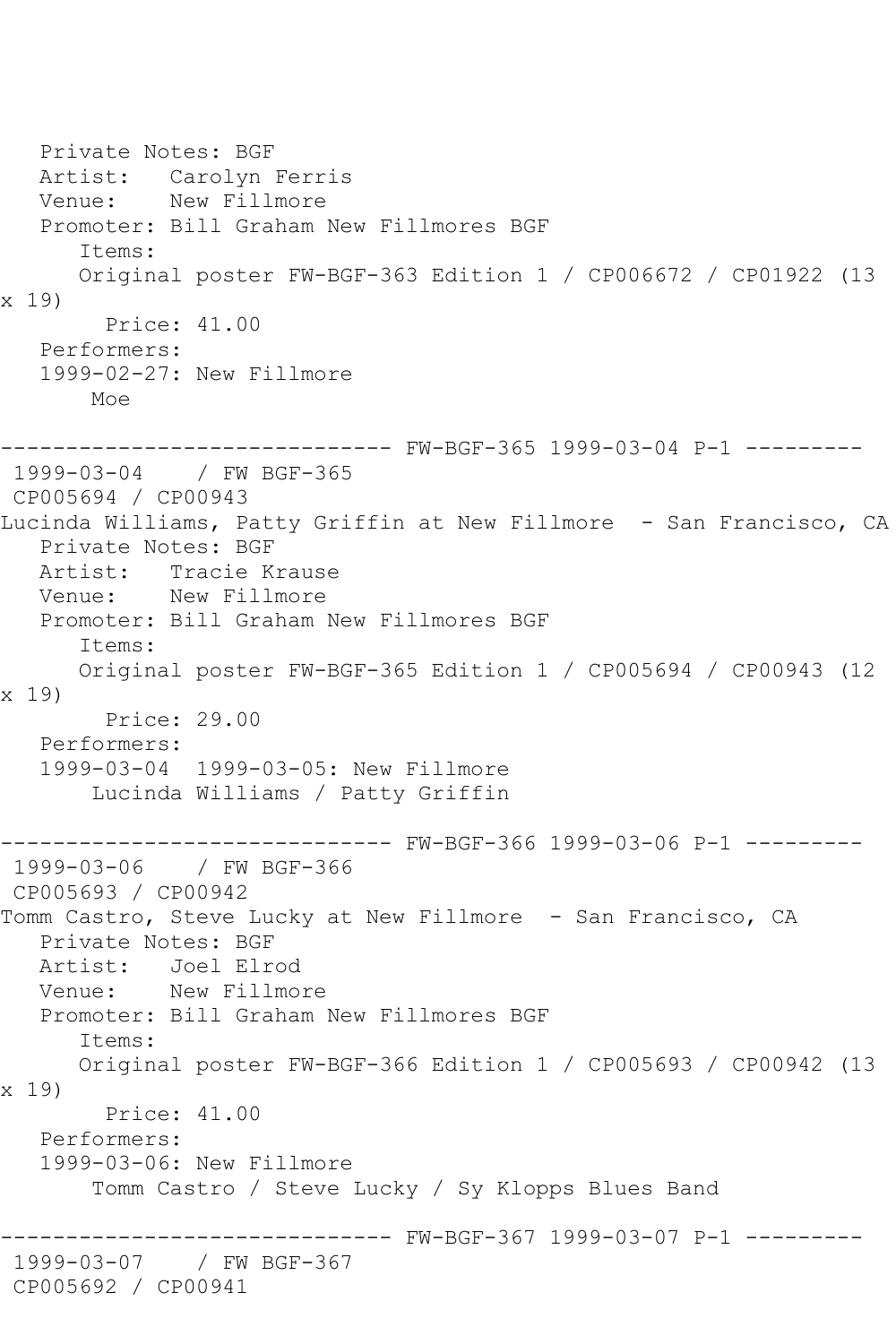```
Tom Petty at New Fillmore - San Francisco, CA
   Private Notes: BGF
   Artist: Rex Ray
   Venue: New Fillmore
   Promoter: Bill Graham New Fillmores BGF
      Items:
      Original poster FW-BGF-367 Edition 1 / CP005692 / CP00941 (13 
x 19)
         Price: 41.00
   Performers:
   1999-03-07 1999-03-12: New Fillmore
       Tom Petty
------------------------------ FW-BGF-368 1999-03-07 P-1 ---------
1999-03-07 / FW BGF-368
CP005691 / CP00940
Tom Petty at New Fillmore - San Francisco, CA
   Private Notes: BGF
   Artist: Rex Ray
   Venue: New Fillmore
   Promoter: Bill Graham New Fillmores BGF
      Items:
      Original poster FW-BGF-368 Edition 1 / CP005691 / CP00940 (13 
x 19)
         Price: 41.00
   Performers:
   1999-03-07 1999-03-16: New Fillmore
       Tom Petty
------------------------------ FW-BGF-369 1999-03-18 P-1 ---------
1999-03-18 / FW BGF-369
CP005675 / CP00924
String Cheese Incident at New Fillmore - San Francisco, CA
   Private Notes: BGF
   Artist: Michael R. Everett
   Venue: New Fillmore
   Promoter: Bill Graham New Fillmores BGF
      Items:
      Original poster FW-BGF-369 Edition 1 / CP005675 / CP00924 (13 
x 19)
         Price: 41.00
   Performers:
   1999-03-18 1999-03-20: New Fillmore
        String Cheese Incident
------------------------------ FW-BGF-370 1999-03-27 P-1 ---------
1999-03-27 / FW BGF-370
```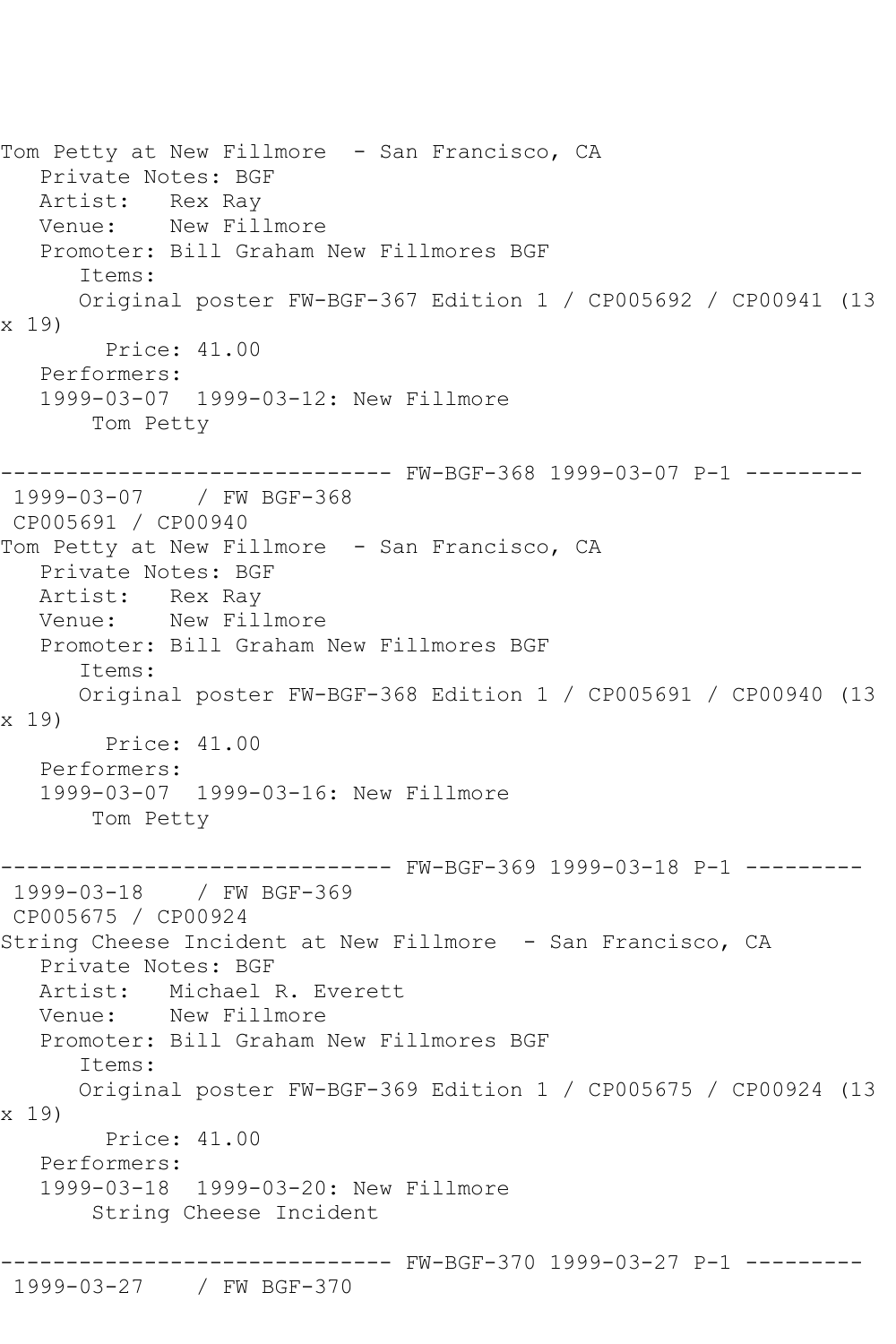CP005567 / CP00816 Greyboy Allstars, Vivendo De Pao at New Fillmore - San Francisco, CA Private Notes: BGF Artist: Chris Shaw Venue: New Fillmore Promoter: Bill Graham New Fillmores BGF Items: Original poster FW-BGF-370 Edition 1 / CP005567 / CP00816 (13 x 19) Price: 35.00 Performers: 1999-03-27: New Fillmore Greyboy Allstars / Vivendo De Pao ------------------------------ FW-BGF-373 1999-04-07 P-1 --------- 1999-04-07 / FW BGF-373 CP005442 / CP00691 Tradically Hip, By Divine Right at New Fillmore - San Francisco, CA Private Notes: BGF Artist: Scott Idleman Venue: New Fillmore Promoter: Bill Graham New Fillmores BGF Items: Original poster FW-BGF-373 Edition 1 / CP005442 / CP00691 (13 x 19) Price: 41.00 Performers: 1999-04-07: New Fillmore Tradically Hip / By Divine Right ------------------------------ FW-BGF-374 1999-04-16 P --------- 1999-04-16 / FW BGF-374 CP005564 / CP00813 Santana at New Fillmore - San Francisco, CA Private Notes: BGF Artist: Lisa Eng Venue: New Fillmore Promoter: Bill Graham New Fillmores BGF Items: Original poster FW-BGF-374 / CP005564 / CP00813 (13 x 19) Price: 41.00 Original poster FW-BGF-374 Edition 1 / CP005441 / CP00690 (13 x 19) Performers: 1999-04-16 1999-04-18: New Fillmore Carlos Santana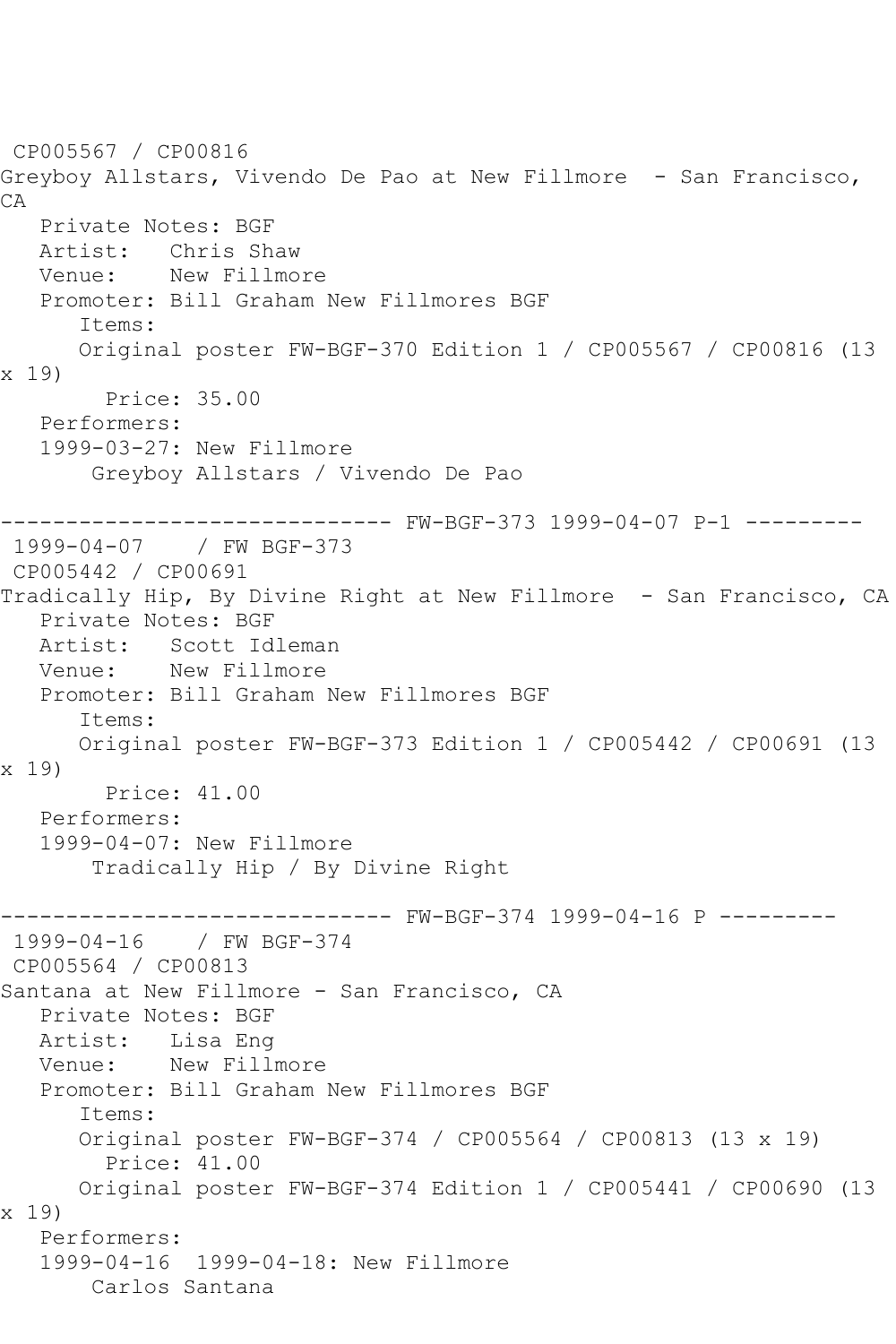------------------------------ FW-BGF-377 1999-07-06 P-1 --------- 1999-07-06 / FW BGF-377 CP005438 / CP00687 Joe Strummer, Mescaleros at New Fillmore - San Francisco, CA Private Notes: BGF Artist: Chris Shaw Venue: New Fillmore Promoter: Bill Graham New Fillmores BGF Items: Original poster FW-BGF-377 Edition 1 / CP005438 / CP00687 (13 x 19) Price: 29.00 Performers: 1999-07-06: New Fillmore Joe Strummer / Mescaleros / MXPX ------------------------------ FW-BGF-378 1999-07-09 P-1 --------- 1999-07-09 / FW BGF-378 CP005437 / CP00686 Pavement, U.S. Maple at New Fillmore - San Francisco, CA Private Notes: BGF Artist: B. Mossman Venue: New Fillmore Promoter: Bill Graham New Fillmores BGF Items: Original poster FW-BGF-378 Edition 1 / CP005437 / CP00686 (13 x 19) Price: 29.00 Performers: 1999-07-09: New Fillmore Pavement / U.S. Maple / Oranger / Icarlos! ------------------------------ FW-BGF-389 1999-10-13 P-1 --------- 1999-10-13 / FW BGF-389 CP005425 / CP00674 Live, Cyclefly at New Fillmore - San Francisco, CA Private Notes: BGF Artist: Arlene Owseichik -- Art Director<br>Venue: New Fillmore New Fillmore Promoter: Bill Graham New Fillmores BGF Items: Original poster FW-BGF-389 Edition 1 / CP005425 / CP00674 (13 x 19) Price: 29.00 Performers: 1999-10-13: